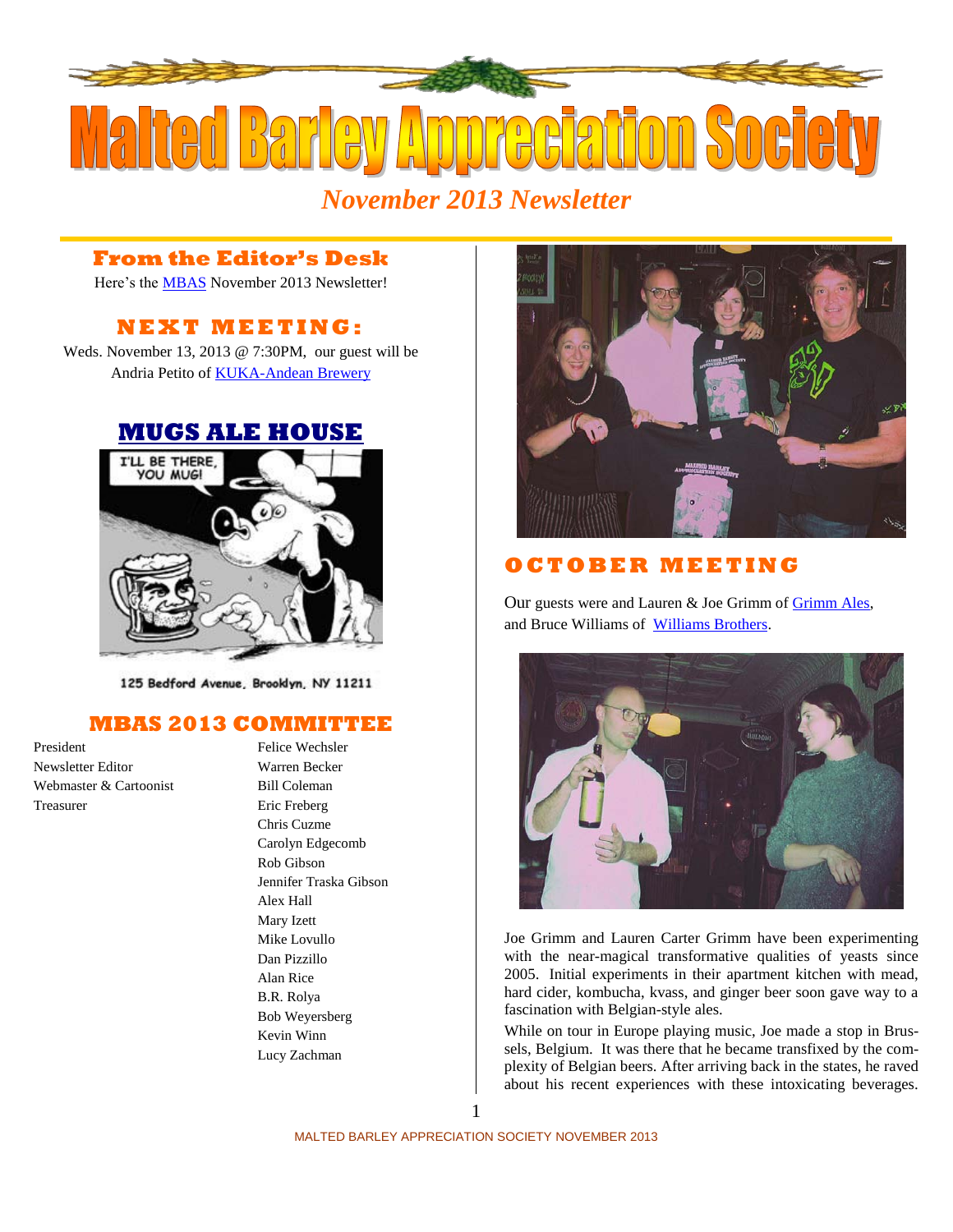Soon after, Joe and Lauren began tasting beers methodically in order to teach themselves about the subtle and distinctive qualities of malt, hops, and yeast that created the aromas and flavors of their favorite beers. They eagerly researched techniques for beermaking, and started brewing five-gallon batches in their apartment to drink and give to their friends.



As more and more people began to share their excitement for the homebrews that they had been making, the two began brewing beer on the sly for gallery events in Chicago, where they were living at the time. "Buy a cookie. Get a free beer!" It was such a success that they began thinking about brewing beer on a larger scale.

This about brings us up-to-date. Nowadays, the two have made their home in the Gowanus neighborhood of Brooklyn, New York and are brewing beer as nomadic brewers at existing breweries wherever the fermenting tanks are available. They make their beer with the highest quality ingredients always bringing their creativity and ingenuity to the brewing

process. With this in mind, they seek to push the boundaries of beer styles in order to create beers with the utmost depth and complexity.

Joe and Lauren brewed their one-off "experiment" beers on the 20 barrel system at paper City in MA. They used nine homebrews as their prototype recipes.

Grimm #01 - From the Hip Rose Hop Blonde, a 7% Belgian-style strong ale brewed with rose hips. It pours a hazy, glowing golden color with a fluffy, white head. The aroma entices with light perfume-like floral notes, to be followed by balanced flavors redolent of citrus, spice, and honey. The grist is 1/3 malted wheat, lending plush mouthfeel. Grimm Bees In The Trappe, a 8% Abbey Style Tripel with Honey Meile, released Sept. 2013. Grimm's beers are available 70% draft and 30% bottles



Williams Bros Brewing Company is a Scottish family-owned mi-

crobrewery, founded and operated by brothers Bruce and Scot Williams. It is based in Alloa, Clackmannanshire, in central Scotland.

Williams Bros started brewing in 1988. Their first ale was inspired by a 17th-century Gaelic recipe for leann fraoich (heather ale). The heather ale is made using sweet gale and heather flowers, and was named Fraoch, after the legendary Gaelic hero Fráech (or Fraoch). The ale was produced in a tiny brewery in Taynuilt railway station, which could make no more than five barrels per batch, just enough to supply five pubs across Scotland. As demand grew, the recipe was taken to the old Maclay's Brewery in the Scottish brewing town of Alloa.

The company developed other historic ales, using natural Scottish

produce such as elderberries, the shoots of Scots pine, seaweed and gooseberries. In 1998 the Heather Ale brewery moved to Craigmill, outside Strathaven in Lanarkshire. In 2004 the company moved again, to the Forth Brewery at Kelliebank, Alloa, where they are the last remaining brewery in the former Scottish brewing capital. Following the



move, the company rebranded as Williams Bros Brewing Co., and continues to expand its range.

Heather Ales Fraoch, this 5% traditional ale is made with Malts: British Pale Ale Malt, Cara Malt, Malted Wheat. Heather, Bogmyrtle. The Brotherhood have been guardians of the ancient Gaelic recipe for "leann fraoich" (heather ale) since 1988 and are proud to be the only brewery still producing this unique style of beer and distributing it world wide. A light amber ale with floral peaty aroma, full malt character, and a spicy herbal finish - This beer allows you to literally pour 4000 years of Scottish history into a glass. Into the boiling bree of malted barley, sweet gale and flowering heather are added, then after cooling slightly the hot ale is poured into a vat of fresh heather flowers where it infuses for an hour before being fermented.

Heather Ales Grozet, this 5% Gooseberry Wheat Ale is from the Gaelic "Groseid". Since at least the 16th century Scots monks and alewives brewed indigenous drinks from cereals, wild herbs and ripe fruits. Tibbie Shiels green Grozet was immortalized by such Scots literati as Sir Walter Scott, Jas Hogg. (The Ettrick shepherd) and Robert Burns who considered it a most convivial drink. Brewed with lager malt, wheat, bog myrtle, hops and meadowsweet then secondary fermented with ripe Scottish gooseberries.

Heather Ales Alba Scots Pine Ale, is a 7.5% "Scots Pine Ale" Introduced by the Vikings, spruce and pine ales were very popular in the Scottish Highlands until the end of the 19th century. Many early explorers, including Captain Cook, used spruce ale during long sea voyages since it prevented scurvy and ill health. Shetland